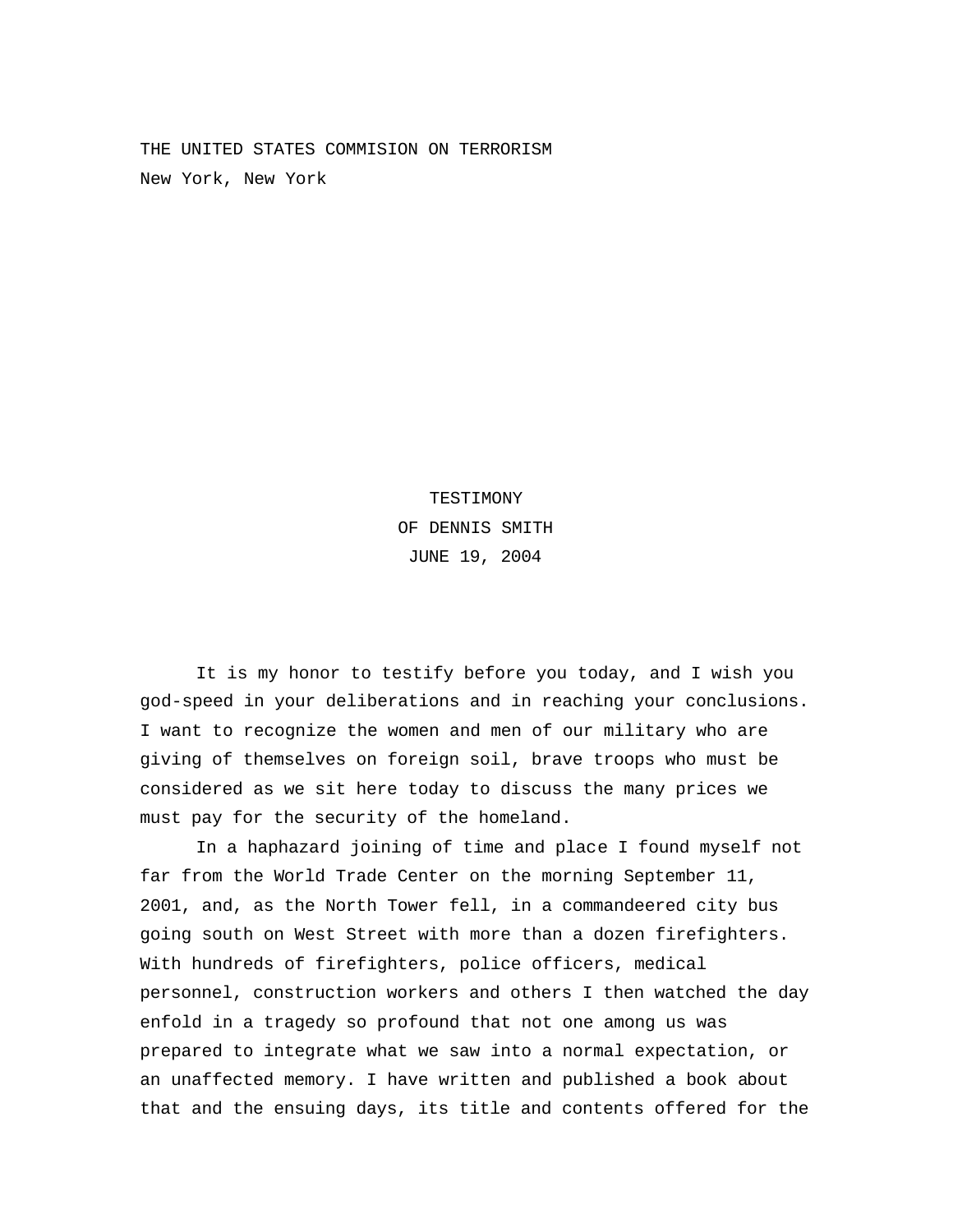record, and as far as I know every fact in my book falls within the definition of a generally accepted account.

The necessity of that day and the ensuing days called upon all of us to make a statement, either in our hearts or in our conversation with our families and our friends, some message that said we were cognizant of what was done to us, that we were Americans, and that we would stand firmly together in any adversity.

As the bible says: "Write down the revelation and make it plain on tablets so that a herald may run with it." I want to think that the report of this commission will be the tablet, and that our history will be the herald. Our times, now more than ever, call for an honest appraisal of our record in counterterrorism preparedness. With diligence and courage, we must record our mistakes to enable the trumpet of truth to sound out. Without it we will be shattered.

In the emergency services professions, to learn is to save future lives, and we learn by making conclusions, even if they might be unpopular.

From the second hour after the attack and for fifty-seven consecutive days at the World Trade Center, I spoke to hundreds of people who worked at various levels of responsibility – from the top commanders of both the fire and police departments, to the men and women sifting through the piles. In all of that time, and to this day, there is a singular question that gnaws at my understanding: Why is there such a disparity in the loss of life among first responders?

Something went wrong, but because of the great respect for the maelstrom of sadness that suddenly entered so many of our lives, no one was willing to ask what. And, also, the slightest suggestion of criticism would be unacceptable and wrong amidst such historic heroism.

Since that terrible day, though, because of an evolving accumulation of facts, the management of the emergency can now be fairly questioned. I have reluctantly come to the belief that the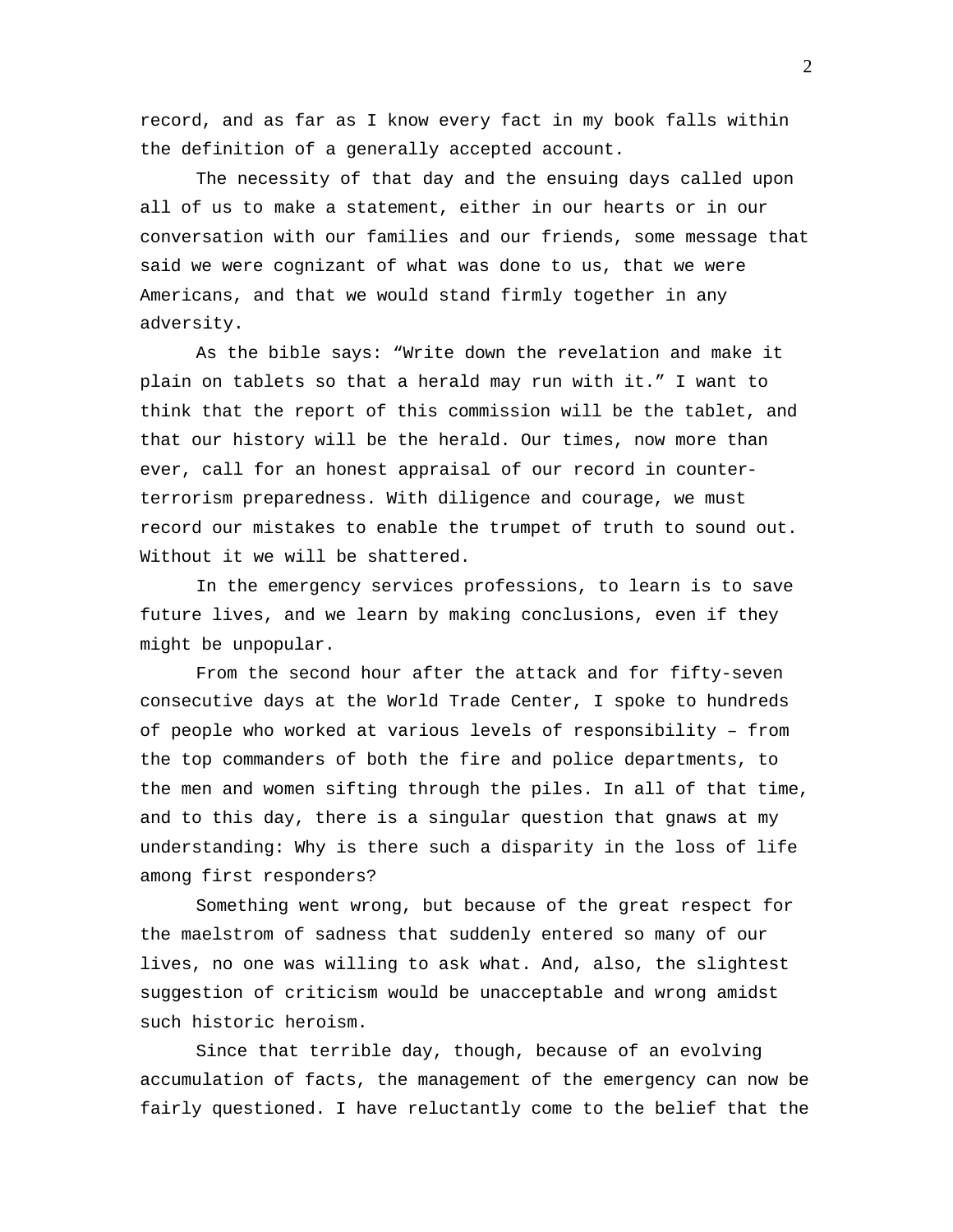crisis at the World Trade Center was worsened by the uncooperative connection that exists between the fire and police departments, and to hold my counsel would be equally wrong.

I believe that the age-old antagonism between the services has become institutionalized. Though its beginnings are murky, somewhat like the beginning of day as it evolves from night, the rift was created by the establishment of two special rescue organizations, one in each of the two largest emergency service teams in the world. It intensified in 1988 when a helicopter went into the East River, killing one and injuring four. The firefighters were ordered by the police department to sit, fully equipped in scuba gear, on the sidelines. People were outraged, and Mayor Koch ordered an investigation by Deputy Mayor Stanley Brezenoff, whose report, which supported the firefighters, was ignored. And then in 1990, spurred on by Mayor Dinkins, Protocols were signed by both departments. The protocol would work, Mayor Dinkins promised, "because it involved persons of good will." But, they were quickly forgotten. Another agreement was made in 1966, and ignored for the most part. Joint training agreements have been ignored.

Any analysis of 9-11 will show that the fire and police departments, both charged with protecting life and property in the city, could hardly be said to be working together, though there was overwhelming individual greatness in both departments. The rescuers recognized the danger, yet they did what was asked of them. We know that a firefighter left a prognosticating note for his family in a firehouse, and that police officers helped victims out of the buildings, and then re-entered only to lose their lives. A policeman friend of mine was suited and roped, to be lowered from a helicopter to the roof of the South Tower, only to be redirected at the last minute, and another friend responded to his final job from the fire department medical office where he had been placed on medical leave. What unique courage and dedication these stories convey.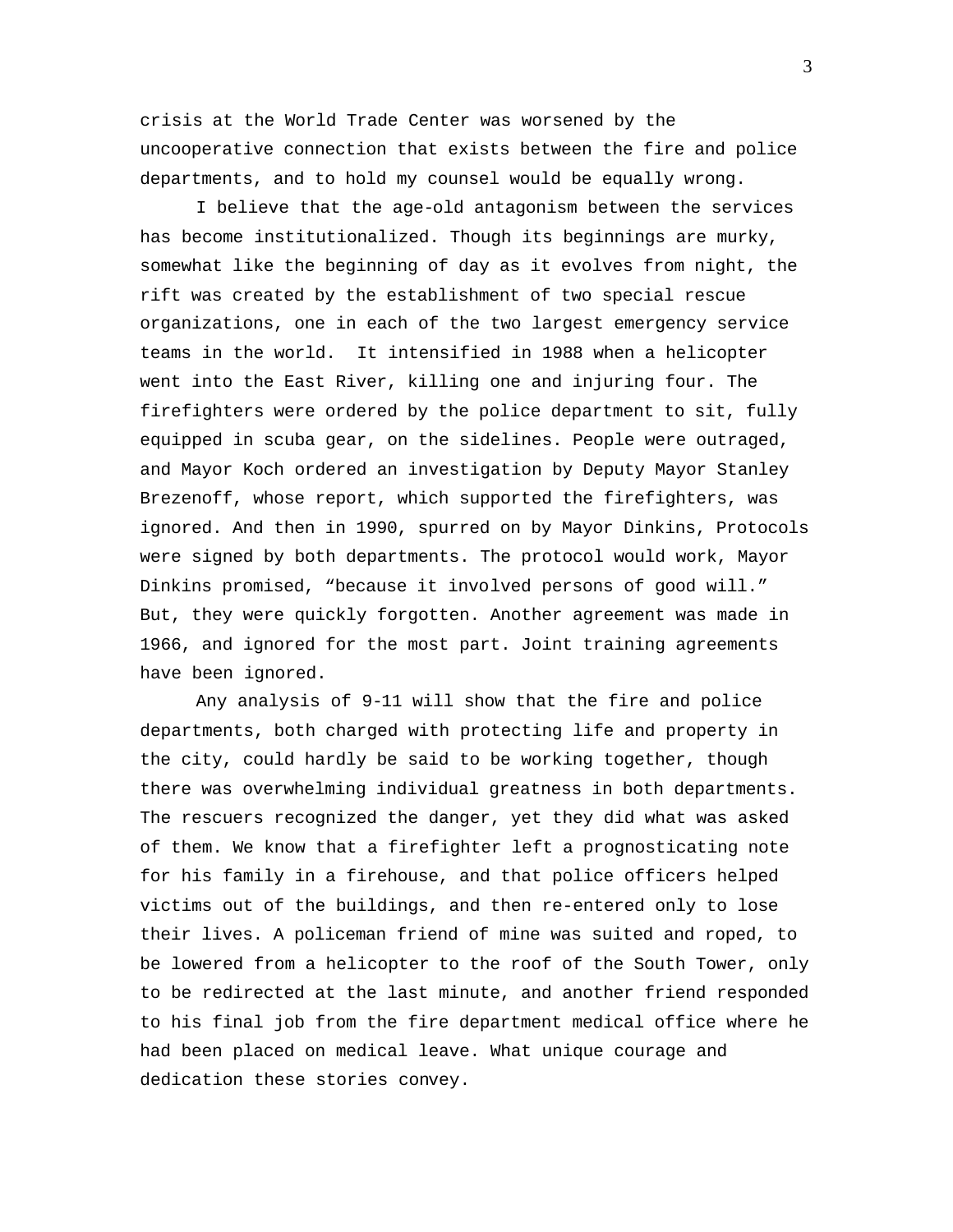With some lower level exceptions, firefighters and police officers did not work together. Police Department managers did not take control of the incident, nor did they report in to the incident commander at the WTC (although one Emergency Services Unit reported into Chief Burns in the South Tower), and so, allusive of Larry Silverstein's view of two separate incidents, there was at the scene two separate emergency operations run by the two most vital of all organizations, managing from two separate points of view.

There is much evidence of inadequate communications between the fire and police on 9-11.

The McKenzie Report cited many communications received by 911 operators (in some cases FDNY dispatchers were conferenced in) that were passed to the police department and never forwarded to the fire chiefs, information that might have been used to determine the viability of the building and the safety of personnel.

A NYPD helicopter pilot reported early, before the fall of the South Tower, that the North Tower was going to fall, but the fire chiefs did not hear of this. When the pilot saw that the South Tower was falling his announcement to police command was instant, and police command issued a forceful and robust order to evacuate the remaining building and to move all department vehicles to safety. Notwithstanding that this was a successful communication that resulted in the saving of many lives, the fire chiefs did not hear this order.

The command of the North Tower was covered with debris when the South Tower fell, and Chief Joseph Pfeifer, in complete darkness, gave the order, "All units in Tower One evacuate the building."

Just how many firefighters escaped in the twenty-nine minutes from Chief Pfeiffer's order is not certain, but we do know that one police officer, at least five Port Authority police officers, and 121 firefighters were killed when the second tower collapsed. Others were killed on the street, including four ESU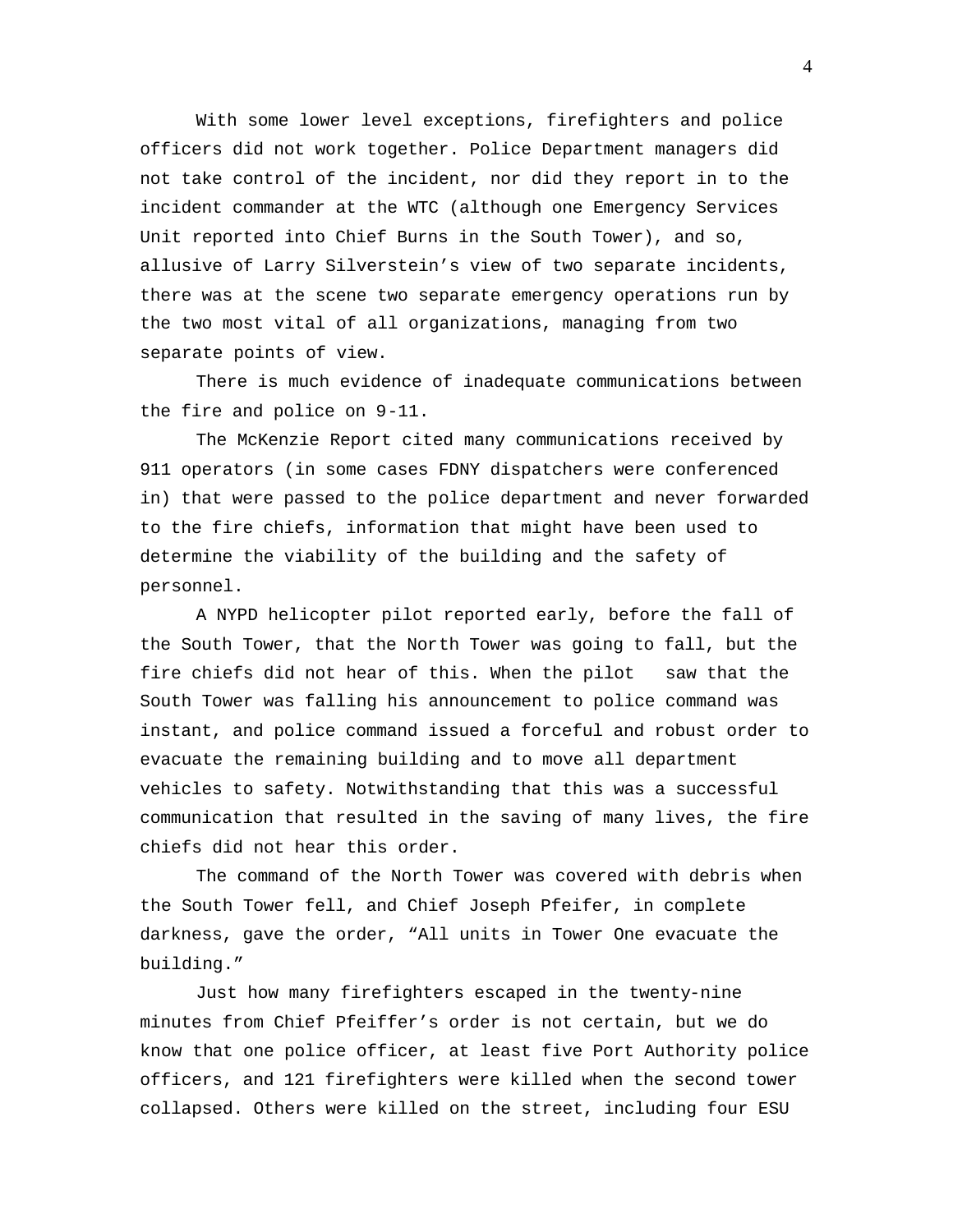officers and a number of other firefighters who had successfully evacuated the building.

In all, fifteen firefighters for every New York City police officer were killed, and among lost police officers there were none of officer rank while there were twenty-three fire chiefs killed. This suggests that there were successful communications in the police agencies, for many police were in the buildings, as was their duty. But, the communications within the ranks of firefighters cannot be proven to be as successful, as evidenced by the number killed in Tower One.

Readiness is to be highly motivated, and fully understanding of mission and risk. But, to be prepared is to be properly trained in systems and procedures, and equipped adequate to the emergency. It cannot be said that our first responders were prepared at ground zero. Fire and police were not having regular drills before the emergency, and there was no meaningful protocol in place. Because information was not shared, and the services did not interact in a predetermined and agreed-to manner, the firefighters and police were not given the opportunity to work in a viable emergency system.

The Department of Homeland Security has mandated the National Incident Management System to insure orderly command at emergencies. This emergency manner is codified by signed protocols - agreements of incident command between responding emergency organizations, either local or state or federal. Other police and fire departments in the nation do not have competitive and redundant services. And, just days ago, the police and fire departments of New York signed a new protocol, thirty-two months from September 11, 2001. Yet, protocols are not the answer, because we have had them before. Except for the Commissioners who have worked to solve the problem, the indifference of each department for the work of the other will remain.

Why? Because, there is a territorial imperative that separates the two departments, which is caused by their separate rescue units. The fire department has five rescue companies, and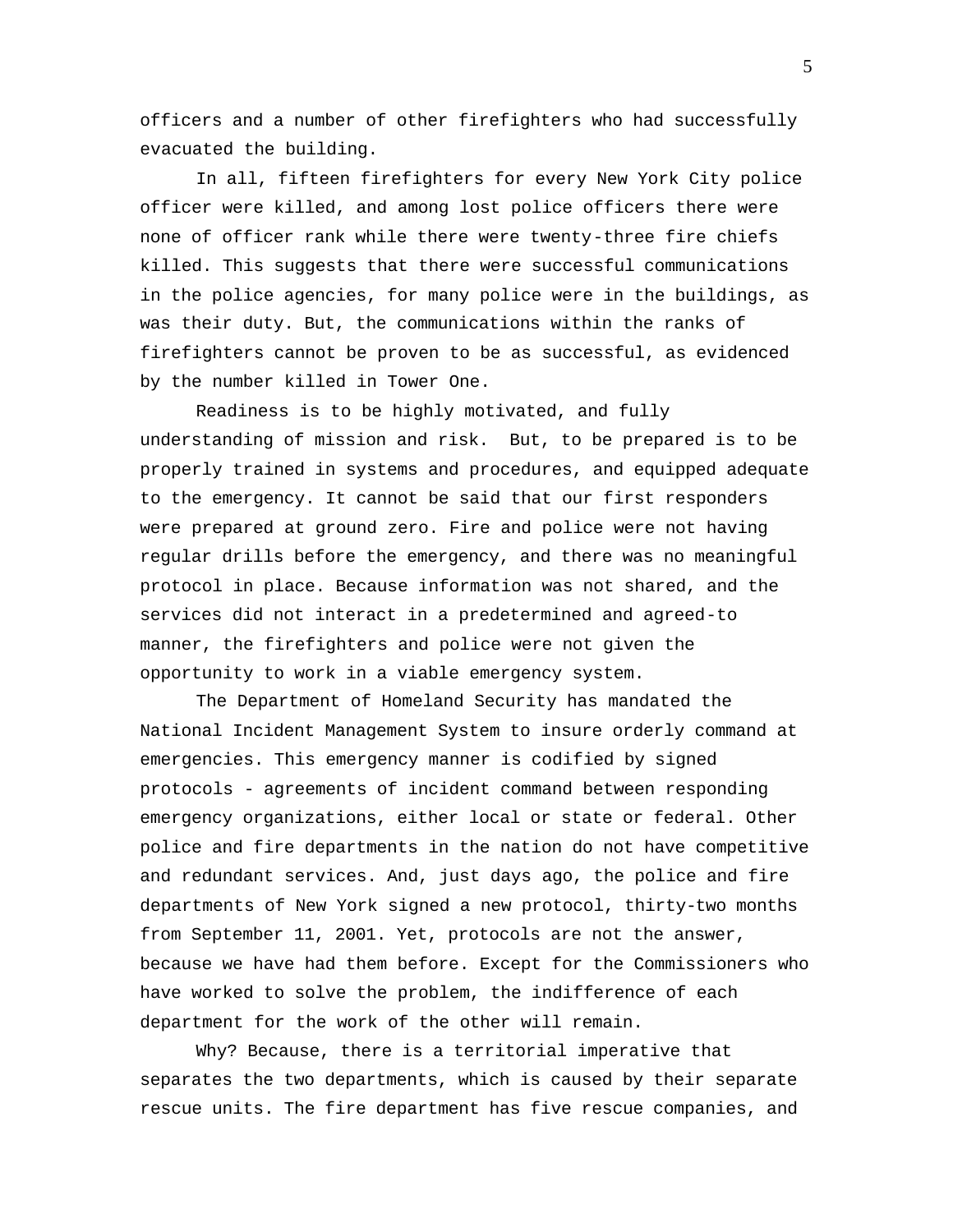the police department has 10 Emergency Services Units. These are magnificent companies, and each police officer and firefighter in these specialized units is a highly trained and refined individual in rescue procedures. But, the fire and police specialists are the same demographically, with much of the same training (though only the police are weapons trained), education, and motivations. His or her similarity in company identity and mission causes competition in the field, at emergencies, that is often divisive and sometimes harmful. It is this competition that will be found, historically, as the basis for the communications failure on September 11, 2001, and which continues to this day. "This is my job, and I can handle it," is the psychology going into most emergencies, and on 9-11 that psychology seemed to say, "We'll do our job and let them do theirs." There is no reason to believe given another catastrophic attack this will change, for the new protocol relies on the recognition of core competencies to determine command. But, with obvious exceptions like fire and bombs, each department believes its core resources can handle any emergency, and most especially in handling hazardous material events.

Fire Rescues and Police ESU's have important and heroic histories and many in their ranks have died saving people in New York. But, it is time to consider that, in the population's interest, these units be disbanded in their respective departments, and consolidated in a Rescue Emergency Services Department. To meet the special emergency demands of our times New York City, a focal point for terrorists, would benefit by the creation of a third force, staffed only by the elite individuals who have advanced from within the police and fire departments. Rescue companies and emergency services units are the life's blood in an emergency operation caused by terrorism or natural disorder, and it is memorable to see the expertise, precision, and vitality they bring to the mission of saving lives. Other cities in recent times are considering redundant emergency services in the police and fire departments to operate. This is a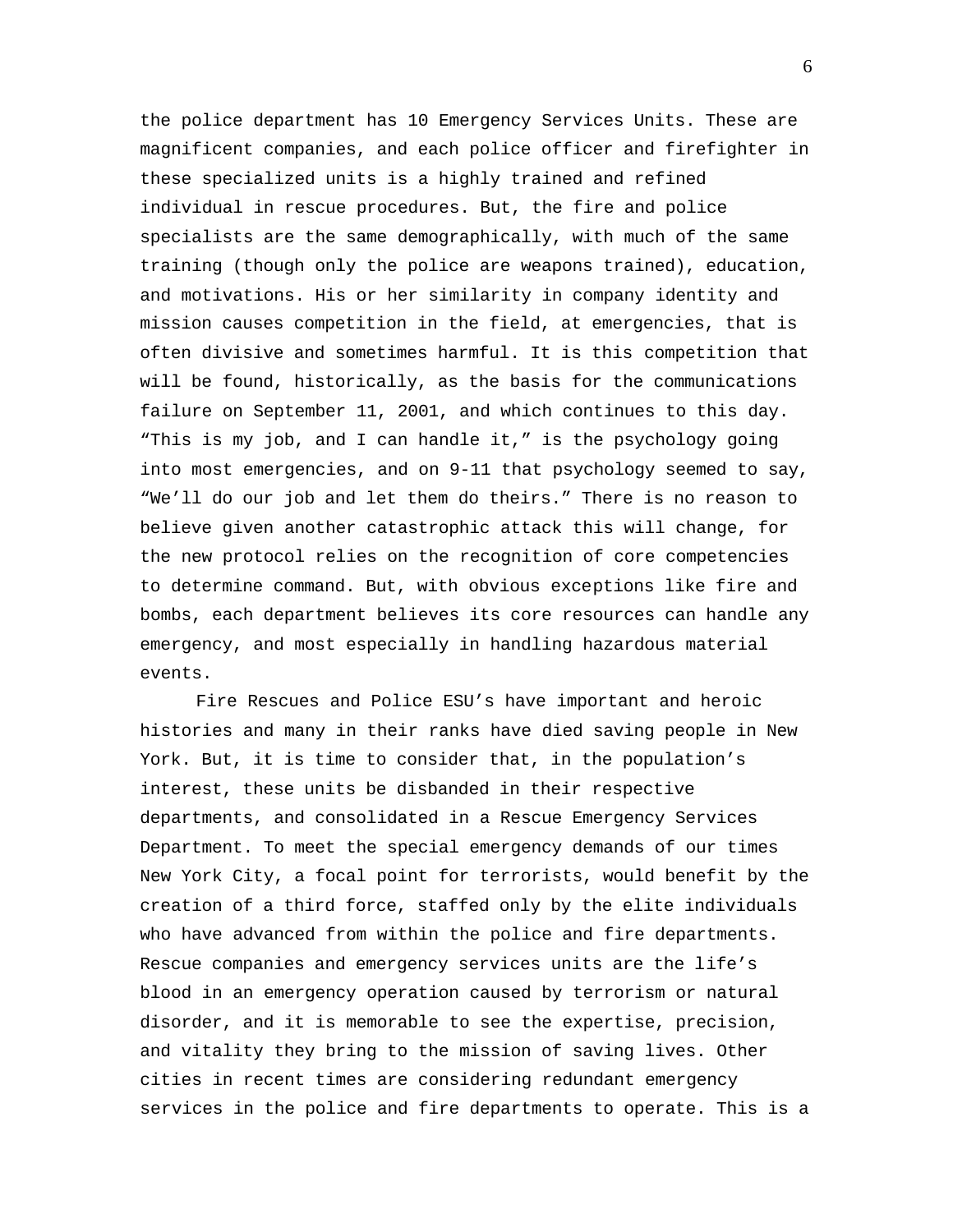mistake, and these police and fire departments should be alerted to the counter-productive competition inherent in duplicating services. And, they should not be allowed to be competitive if we are to be prepared as emergency professionals.

Everything I witnessed on September 11, 2001, and the successive days spent at the World Trade Center site has left me, within this greatest sadness we have ever known, a more grateful and inspired person – grateful because I was able to help, in the meager way a retired firefighter knows how, and inspired because I was able to spend so much time next to men and women whose actions each day manifested all that is right about America.

 "What makes them do it?" is a question I have been asked hundreds of times in the course of my travels. It is a natural question. Why do people give of themselves so utterly? Why do firefighters run into burning buildings knowing that the environment of a building on fire might be the most dangerous location in the world?

And, why do policemen and policewomen continue in a profession where they have to wrap a bullet shield around their bodies at the start of every tour? What a difficult profession it is for a person who is responsible for their children's future to begin every day thinking of a confrontation with a miscreant who means to kill them.

Three hundred and forty three firefighters, twenty-three police officers, and thirty-seven Port Authority Police officers were lost in trying to help the thousands to safety. They were ready to give their lives in the course of their duty – a readiness that comes with the job. But, were they prepared? Indeed, were the Police Department, the Fire Department, and the City management prepared to protect them?

You know the chronology of the day's events. You know the horror that came into the lives of so many families, because of the wanton acts of organized Islamists. That day is perhaps the most written about, analyzed, and referenced day in contemporary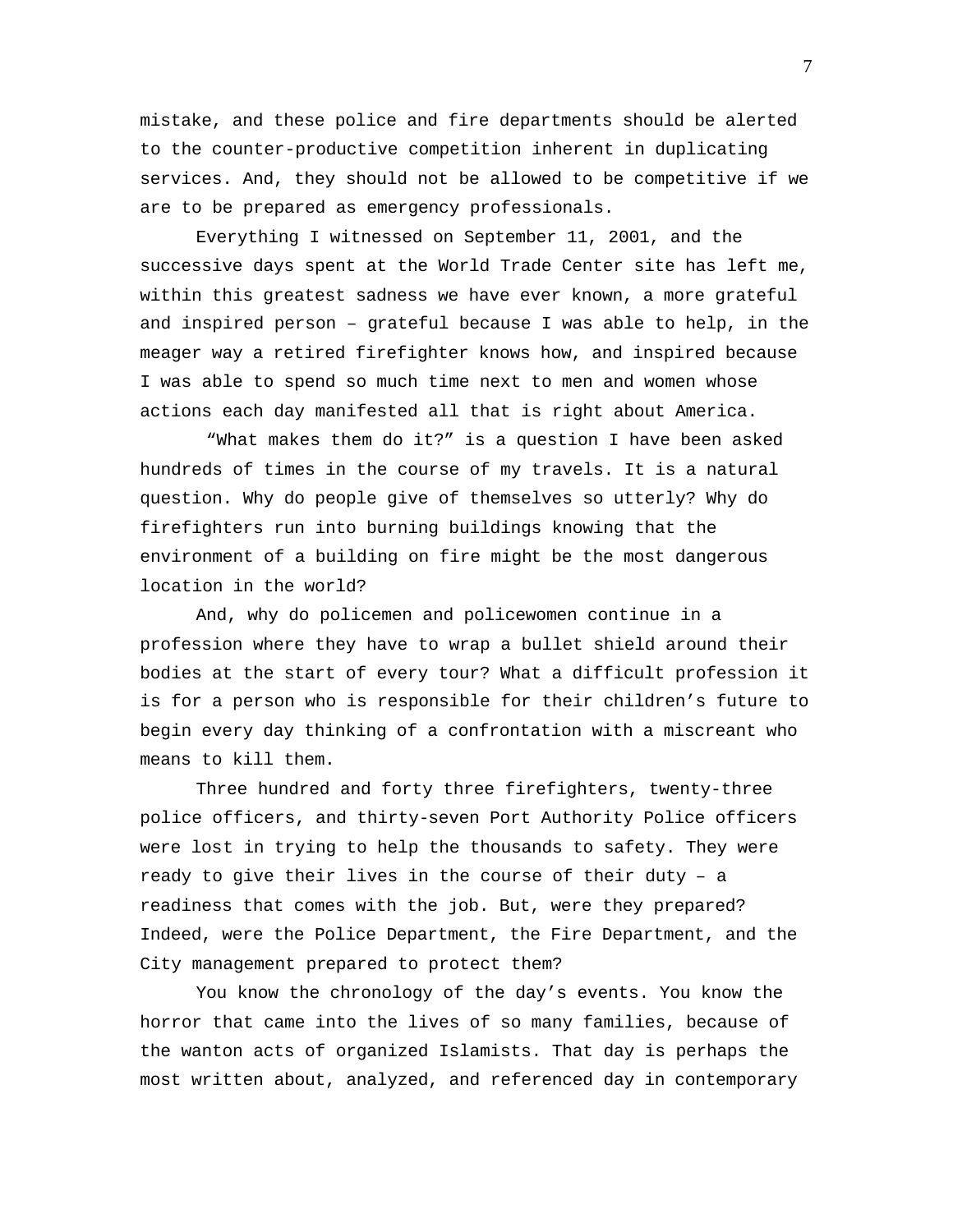history. Hardly a day goes by, now, nearing three years later, that we do not use the terms "nine-eleven" or "ground zero."

I have several good friends among the family of firefighters who feel that their loved ones were lost in an emergency situation they could have survived, that had they been prepared or protected they would have been able to save themselves.

This protection is constantly changing in technology and is ideally constant in leadership. In one example of the joining of technology and leadership, General Arnold of NORAD, testifying before this commission, spoke of General Eberhart requesting the help of the Navy, and of Vice Admiral Buckley responding to his request, on the morning of 9/11, by delivering an order to an aircraft carrier 4500 miles from New York, directing the Asia bound ship to turn around and head for surveillance duty on the country's west coast. Think of that, a successful communication to protect Americans, between two services, over a distance of 4500 miles, and we could not effect a communication from a police helicopter to a fire chief on the street 1000 feet away.

Some people will say that the culture of bravado in the fire department inspired firefighters to continue up into the buildings after receiving an order to evacuate, but this is nonsensical and at odds with fire department experience. I do not know, nor have I ever met, a fire officer who would subject his men to serious risk by countermanding an order to pull back. These are line officers trained in safety and responsibility, and who have an experienced-based and intuitive trust in their chief officers. They are professional, and they would protect their firefighters if given an order to evacuate.

There are no acceptable casualties in the fire service, and the fire service anticipated the need of protecting against the attack of weapons of mass destruction long before 2001. Our nation's foremost fire chiefs have consistently testified before congress on the need to equip and train firefighters for such contingencies, and, recognizing the counter-productive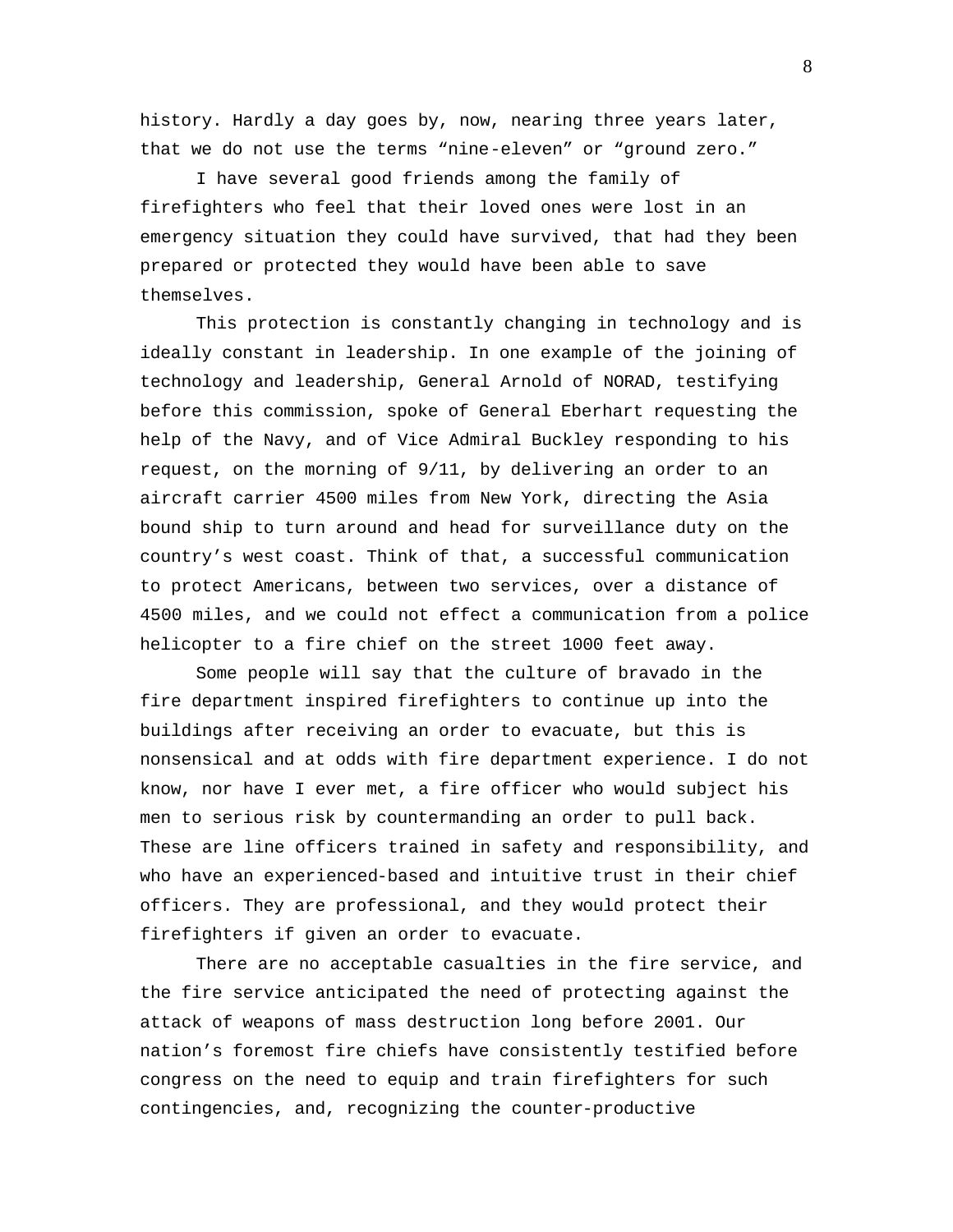competition between federal authorities, to call on the government to create a centralized authority to coordinate antiterrorism efforts to protect the American people. There were, previous to the creation of the Homeland Security Agency, 47 federal agencies involved in some form in response to terrorism. Chief Alan Brunacini of Phoenix, John Ebersole of Chicago, and Ray Downey of New York all offered compelling warning to the congress that the nation must focus its resources on terrorism and train and equip fire departments to meet the challenges of terrorist events. On March 21, 1998, Chief Downey, who was killed on 9/11, testified before Congress just five years after serving as a rescuer in the first World Trade Center bombing: "…I see many shortfalls in the area of first responder capabilities, for dealing with and mitigating upon incidents of Weapons of Mass Destruction. The fear of chemical or biological terrorism is foremost in the minds of every firefighter…."

Yet, the Clinton administration did not act. The Bush administration did not act – until that fateful day.

We must learn from our own history. Every year from 1900 to 1906, the fire chief of San Francisco, Dennis Sullivan, stated unequivocally in that city's annual Municipal Reports that the city could burn down if a high pressure water system and deep well cisterns were not installed in the city, and on April  $18^{\text{th}}$ , 1906 an earthquake broke apart the city water system and the city burned for three days, killing more than 3000 people and displacing more than 200,000.

And, now, today, it is evident that the Homeland Security Agency has determined on a course of preventing terrorism before it happens, and most of the agency's resources are invested in terrorism prevention programs. Surely, these are resources well spent. But, I cannot be more forceful in stating to you that there is only one organization in our country that will respond in significant number in time enough to save lives in every emergency, and especially in response to a chemical or biological act of terror. It is the fire department, and the Homeland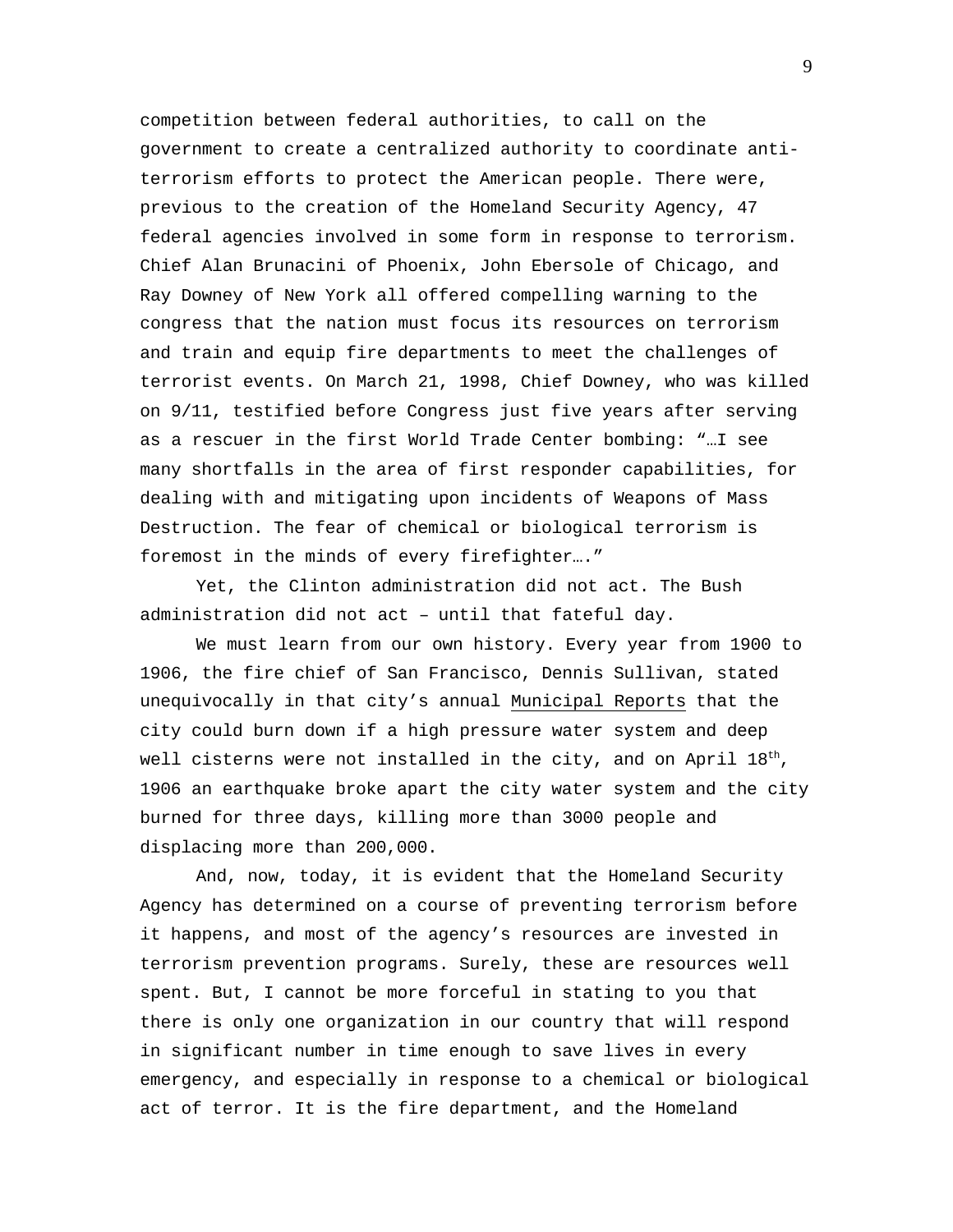Security Agency must begin to train and equip firefighters in a consequential continuum, for firefighters are not much better trained and equipped today than when Chief Downey spoke before Congress in 1998. In a very real sense, fire chiefs feel very much as Chief Dennis Sullivan did in 1906 – that people are not listening to them.

But, there are additional considerations that should be brought before you today, besides training and equipment. System reforms must be made.

Our first responders are at a commendable level of readiness, and could not be more committed to their professions, and their desire to provide service in times of emergency. But, all rescue workers must be aware of the chain of command, an understanding codified by signed protocols. Although I have stated that protocols in New York, the nation's most likely target, will not be effective, it is nonetheless telling that these protocols have not been yet signed.

Systems supporting the mission of firefighting must change if we are to benefit fully by the motivated personnel and available equipment in fire departments. I would point out that the nation's fire service community feels it is the poor nephew in the family of the Department of Homeland Security, The United States Fire Administration almost hidden in the lower ranks of the Federal Emergency Management Administration. They have little or no voice within the administration of DHS. We must begin to pay heed to the call of our fire chiefs, and create an Office of Fire Emergency whose head would report directly to Secretary Ridge.

The DHS has determined to build training buildings at high cost to the taxpayers when they could easily be using the fire academies that exist in every state, a way to integrate more fully the needs of Homeland Security with the vital services provided by fire departments.

I would now like to ask you to distinguish between the terms readiness and preparedness as they apply to our civilian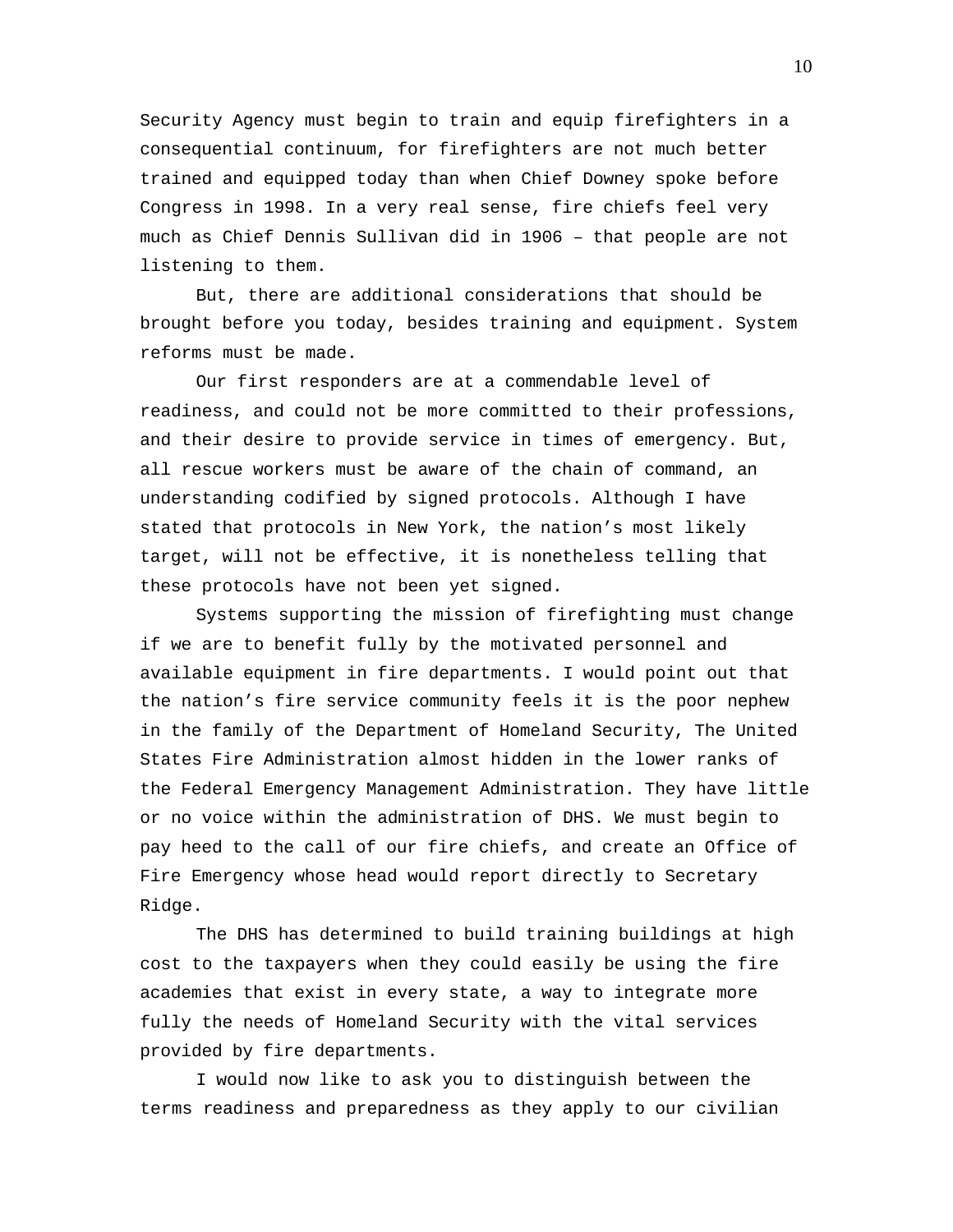population - those who use our transportation system, travel across our bridges, through our tunnels, or who work in our multi-use buildings each day.

Workers in America for the most part are neither ready nor prepared to meet a terrorist action. We are reluctant to ask children to hide under desks, as I was asked to do when a schoolboy. We tell our citizens that the terrorists win if we are fearful, and so we are reluctant to expose them to training realities that might make them think of fearful possibilities. Yet, there are prudent actions and equipment that can reduce the harm in chemical, biological or other attack, and security heads of our major corporations know what they are. There is more to security than fire drills. Corporate chairpersons must find a way to pay for the equipment and training that are recommended by the heads of their corporate security departments. A corporate chairperson should get to know and respect his security executives as well as he does the vice-president of sales and marketing. In other words, equalize the priorities in the way corporations think about the future, for every dollar spent for information sharing, readiness training, and equipment will save lives, and help insure the future stability of the corporation. If we are to protect our workers and save lives, a policy and a codified regulation should be instituted by the Homeland Security Agency to mandate education and training in emergency preparedness. Corporate Chairpersons and members of a Corporation's Executive Management Committee, and also the Board of Directors of a Corporation, must be held personally liable for this training and education, in much they same way they are held liable for malfeasance in management. Respected political analysts project that we will have terrorist confrontations for the next fifty years, and we must today begin to protect our workers from terrorist activities as we protect the health of workers in the workplace.

We must never forget the thousands who died on September  $11<sup>th</sup>$ . We all mourned profoundly, and we continue to mourn. Our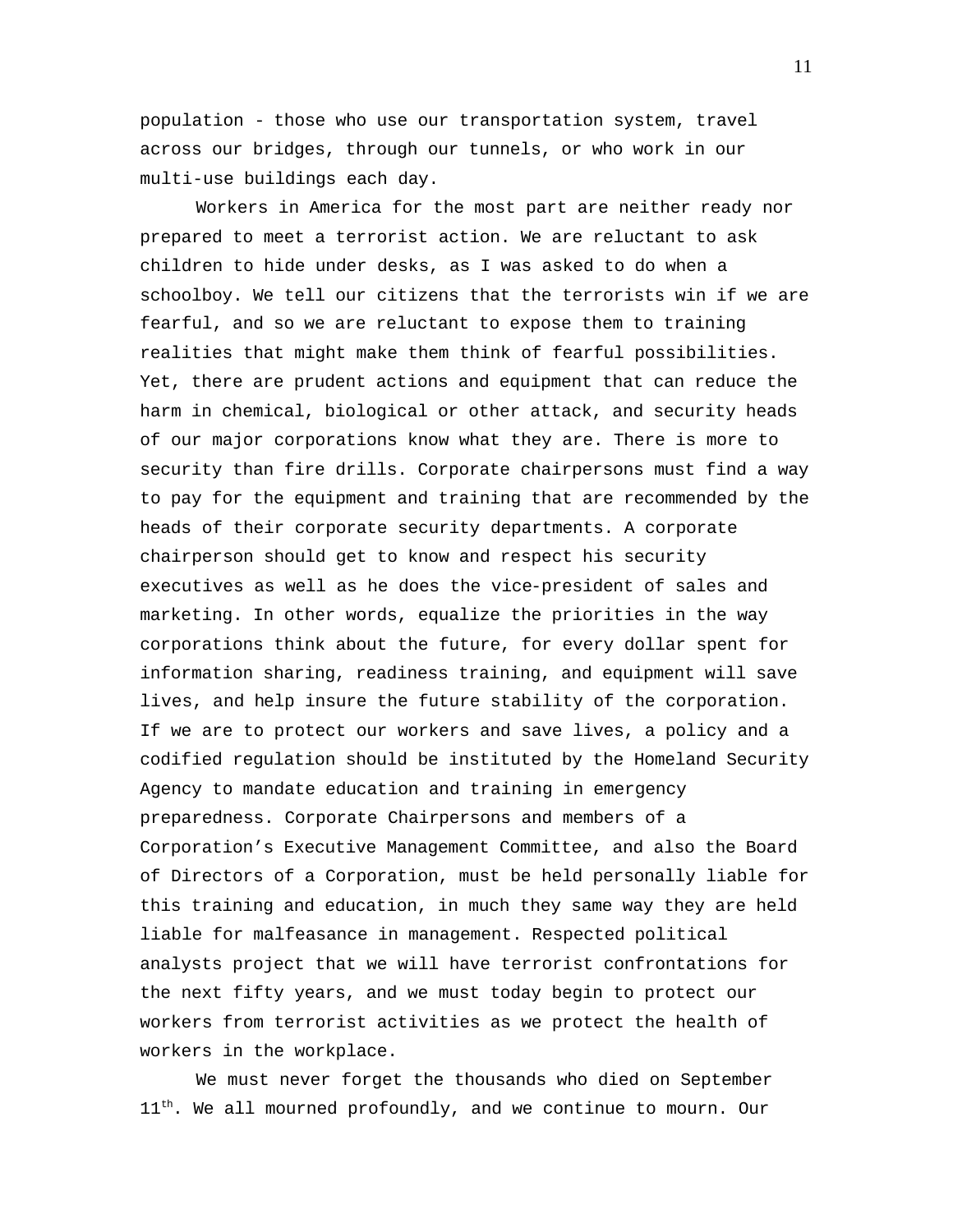congressional leadership must remember how our firefighters, police officers, construction workers, and millions of bighearted civilians acted on 9/11, and the months following. Congresspersons must be unselfish in recognizing priorities for counter-terrorism funding. They should begin to fund fire departments and police departments directly, and not through their states. The women and men of our congress, like first responders, must be focused on the common good, and be without competition.

We must also never forget that terrorism and the threat of terrorism will continue to be constants in our social fabric for decades to come. And, so, we must take the proposals offered by this commission's report to heart, study them, and make them a more consequential part of our social fabric than the cloak of terrorism can ever be.

The world has become a much more dangerous place since we have last looked, through a United States Commission, at our national emergency preparedness, and we must begin today to think about the first responders of tomorrow. It is vital that we recognize that their ranks must be kept full and prepared. The nation should seek to provide additional benefits for all first responders if we are to maintain a high level of professionalism in protecting future Americans. Most firefighters, police officers, nurses and EMTs are embarrassingly underpaid. It is in our nation's interest to support our first responders, and we can do that, for instance, by creating government sponsored education, health, and mortgage support programs that would act as incentives for our first responders to risk their lives for the security of the homeland.

We have been inspired by the courage and the self-denying duty of all Americans that contributed to easing the burden and the pain of the murderous attack on our soil. Now, it is time to be inspired by our political leaders as they recognize that more must be done. The record since 9/11 is wanting. The firefighters of America are right to be alarmed by a fire service unprepared